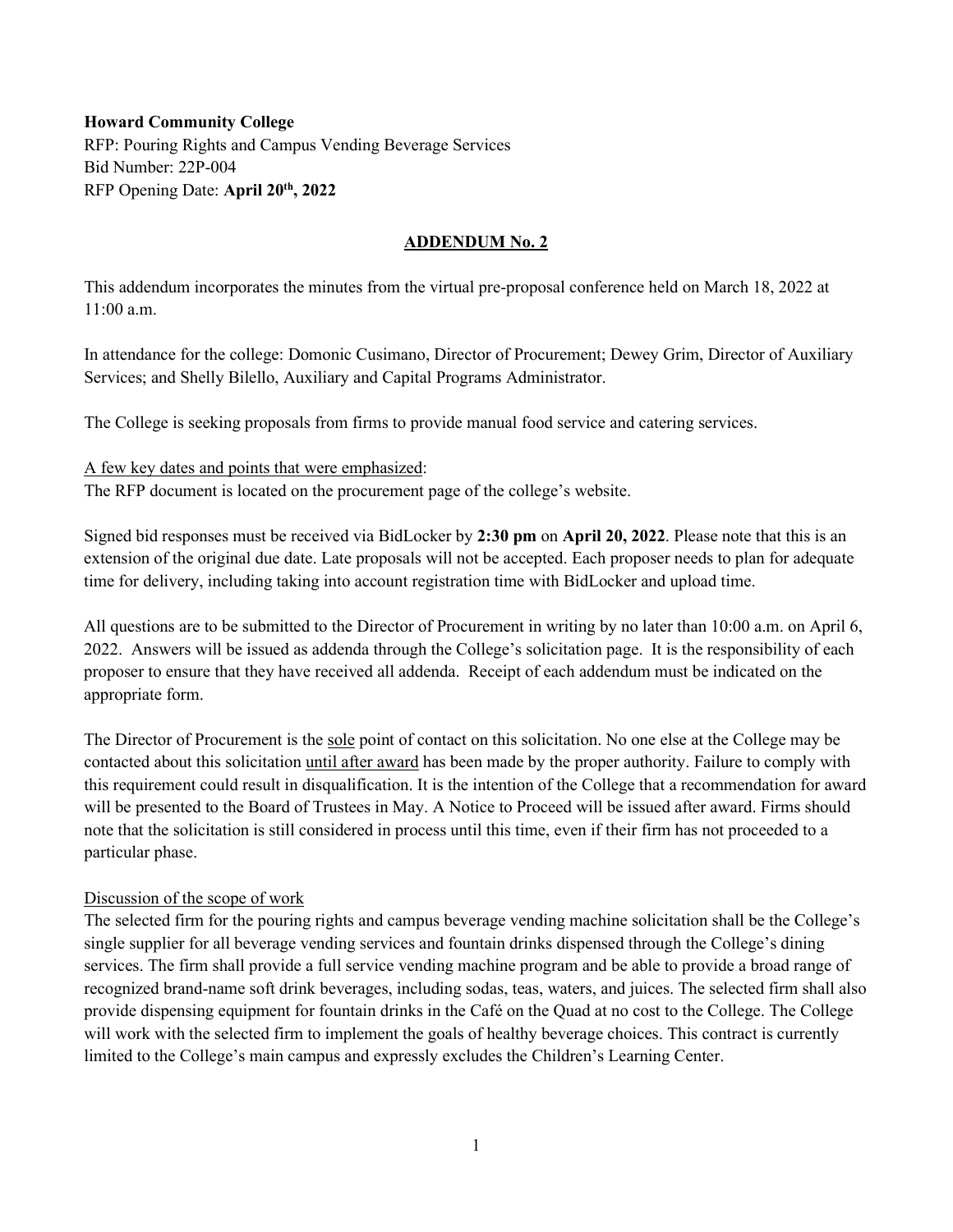## Questions:

*Q1. Will there be an opportunity for oral presentations?*

The college does not currently intend for there to be an oral presentation phase.

# *Q2. Will vendors know the Food Service RFP awardee by the time responses to this solicitation are due?* It is anticipated that the Food Service RFP will be awarded at the College's May board of trustees meeting. As a result, it is unlikely that the intended awardee will be known before the beverage pouring RFP concludes.

*Q3. Do the numbers for volume of case sales in the RFP document include sales from the Children's Learning Center (CLC)?*

No. The CLC is not included in the beverage pouring contract and has never been a source of revenue or volume for the beverage pouring contract.

## *Q4. The RFP shows 18 vending machines. Can you provide type of vending machine? Stacker vs glass front vendor?*

The types are as follows: 12 glass front; 3 bottle stackers; 2 water bottle machines; 1 can machine. The college is not opposed to recommendations on changes to types of machines, number, and location.

*Q5. Regarding vending machines in the athletics center, will machines not be placed there right away?* Correct. The athletics center is currently closed and the two machines that are located there are not in use at the moment.

# *Q6. The campus Starbucks has an open air cooler which contains several products that are not part of current beverage provider's portfolio. Is that part of an exclusion?*

Yes. The Starbucks outlet is permitted to sell competitive products provided that no competitive products are sold, vended, distributed, dispensed or otherwise served from the current contract holder's equipment and that the products do not include Starbucks Handcrafted Sodas or any other carbonated soft drink. It is expected that the awarded vendor will be amenable to this same practice.

*Q7. Section 1.3 indicates that the awardee is responsible for cleaning the area around vending machine. Can the College clarify what the expectation is? Is it a certain area that must be cleaned? How large of an area?* This refers to the College's expectation that the awarded vendor clean up any trash associated with refresh and servicing of machines, not that they are responsible for regular cleaning of the areas around the vending machines on an ongoing basis.

*Q8. Section 1.5, theft section. Have there been instances of theft on campus?* Not in recent years that the College is aware of.

*Q9. Section 1.4 indicates that 20 oz containers are currently stocked in vending machines on campus. Is the College planning to remove 20 oz containers at some point? And regarding the Howard County healthy food law, is it expected that 75% of items need to be healthy options? Does this law control the package size or something else?*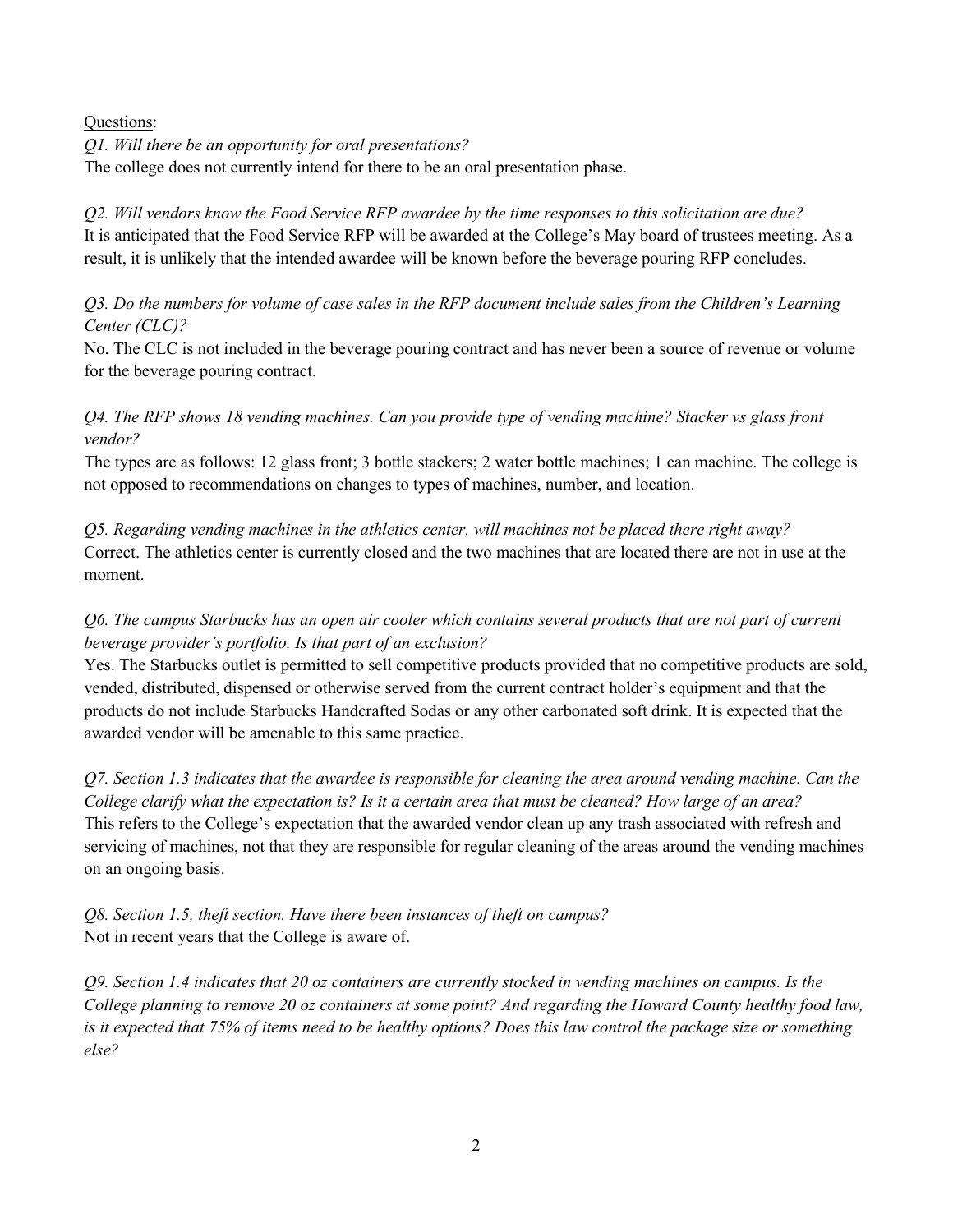The College expects that respondents will follow the requirements listed in section 1.15. Responses to this section and proposed steps to adhere to the County ordinance will be one of the factors the College uses to score proposals.

## *Q10. When is it expected that the contract will begin?*

It is expected that the contract will begin as soon as possible after the board of trustees awards the contract at the May 25<sup>th</sup>, 2022, board meeting.

## *Q11. When is the new athletic center opening? What does athletics look like on campus right now?*

Estimated completion of the new building is in 2024. Given the closure of the athletics center to accommodate the construction of the new Math and Athletics Center, there is very little athletic program activity on campus. Teams are primarily operating off campus.

## *Q12. Once the bid is submitted on bid locker, will there be any opportunity for best and final offer or anything like that?*

While submitting the technical proposal and price in bid locker is the final step, the College reserves the right to request best and final offers as part of the process if it is deemed in the College's best interest.

## *Q13. What is the current commission rate?*

The college is unable to provide this information. The total commissions to the college for last fiscal year (FY21) were approximately \$1,995.91. FY20 commissions were \$23,527.40.

Issued on April 1, 2022.